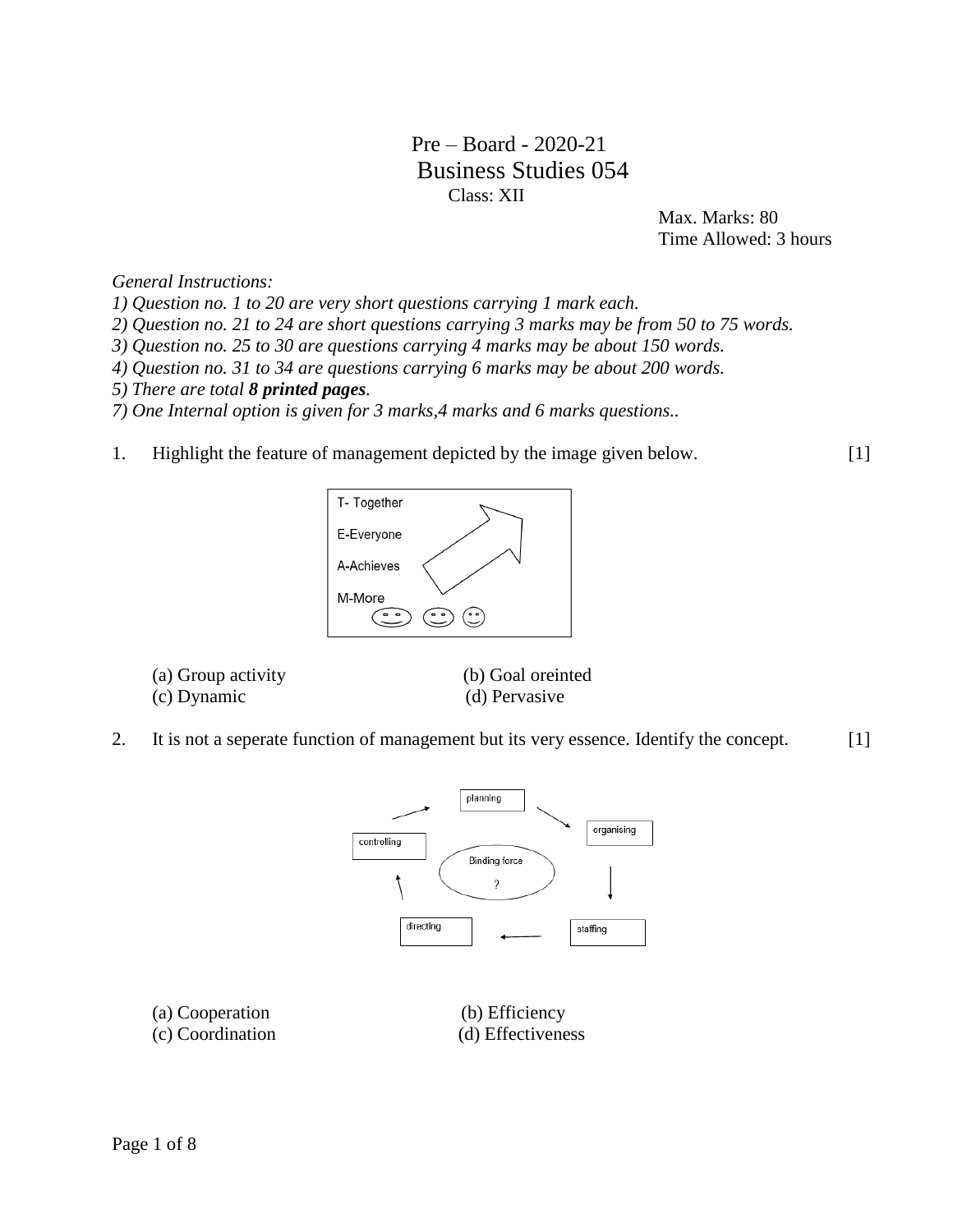3. Management is a \_\_\_\_\_\_\_ function to have adapt itself to the changing environment. [1]

| (a) cost      | (b) experimentation |
|---------------|---------------------|
| (c) direction | (d) dynamic         |

4. \_\_\_\_\_\_\_\_\_\_ refers to the internal environment trends and changes that will hinder a firm's [1] performance.

| (a) Threat   | (b) Opportunities |
|--------------|-------------------|
| (c) Strength | (d) Weakness      |

5. Delegation allows managers to extend their area of operation. Write true of false by giving [1] proper justification for the given statement.

Read the following text and answer the questions No.6-9 on the basis of the same:

A bank named 'Dhan Sangraha Karta' allows Kapoor family to deposit their money time and again in it. It gives a definite return to this family which is in the form of interest. To get this interest the money stored in the household of Kapoor family gets entry into this bank. Nearby there is a stock exchange, Mr. Raj Kapoor, who is the head of the family, goes there and buys securities. He says that in this way more return in earned by him on his saved money though the risk is also there.

| 6.  | is the function performed by the bank and the stock exchange. |                                                                | $[1]$ |
|-----|---------------------------------------------------------------|----------------------------------------------------------------|-------|
|     | (a) Financial intermediary<br>(c) Protective                  | (b) Financial system<br>(d) Household                          |       |
| 7.  | Identify the risk which Mr Raj Kapoor is thinking of:         |                                                                | $[1]$ |
|     | (a) Returns on investment<br>(c) Instability of Bank          | (b) Safety of money<br>(d) Instability of Stock Exchange       |       |
| 8.  | State any two funcitons of Stock Exchange.                    |                                                                | $[1]$ |
| 9.  | Mention any two ways to float the securities in the market.   |                                                                | $[1]$ |
| 10. | Match the following: -                                        |                                                                | $[1]$ |
|     | (i) Organisational structure                                  | (a) number of subordinates that can be<br>managed by superiors |       |
|     | (ii) Span of management                                       | (b) gives shape to organizational structure                    |       |
|     |                                                               | (c) framework within which tasks are                           |       |

performed

11. The name of the whole class of product is known as \_\_\_\_\_\_\_\_\_\_\_\_\_ name. [1]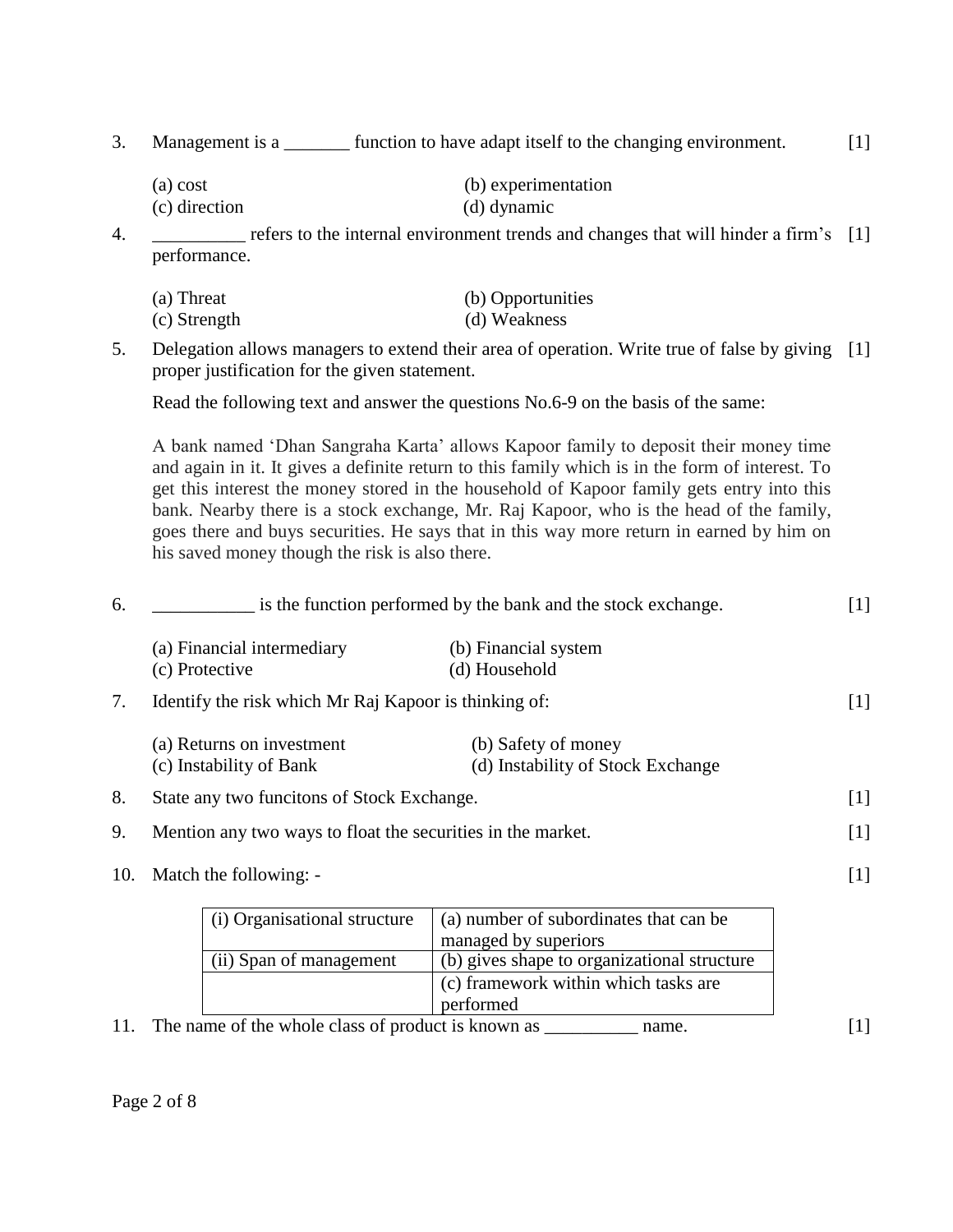- (a) avoiding confusions and duplications (b) to encourage employees
- (c) better supervision of employees (d) better placements of employees
- -

# **OR**

Manan was given a task by his subordinate to prepare a plan for 15 days. He asked two of his subordinates to work upon two aspects of his task. One of the subordinate met with an accident and could not complete his work. Who is answerable for this task?

| (a) Manan; s superior is accountable | (b) Manan's subordinate is accountable |
|--------------------------------------|----------------------------------------|
| (c) Manan is accountable             | (d) None of them is accountable        |

13. The laws of mining and regulations licence required for running the business is an [1] example of the control of the control of the control of the control of the control of the control of the control of the control of the control of the control of the control of the control of the control of the control of t

| (a) Economic environment | (b) Political environment |
|--------------------------|---------------------------|
| (c) Legal environment    | (d) Social environment    |

Read the following text and answer question No.14-16 on the basis of the same:

Mediquip Ltd. is a company dealing in distribution of medical equipments. The company recently imported 15000 units of sugar testing machines to test the sugar levels without taking blood samples. For deciding the marketing strategy, the Chief Executive Officer of the company called a meeting of the marketing heads of different zones.

In the meeting, Sandeep, the North Zone Marketing Head, suggested that since the machines were sophisticated they need to visit hospitals personally, to explain its working to the hospital staff who would be using the machines. He also suggested that additional trained people may be recruited for the same.

Himanshu, another Zonal Head, added that since lot of money had been spent on the import of the machines, the company was short of funds to pay to the additional staff as suggested by Sandeep.

Rahul, a newly appointed Zonal Head of South Zone suggested that since the size of the order is not large, a detailed study of the factors determining the choice of channels of distribution is required before making the right choice.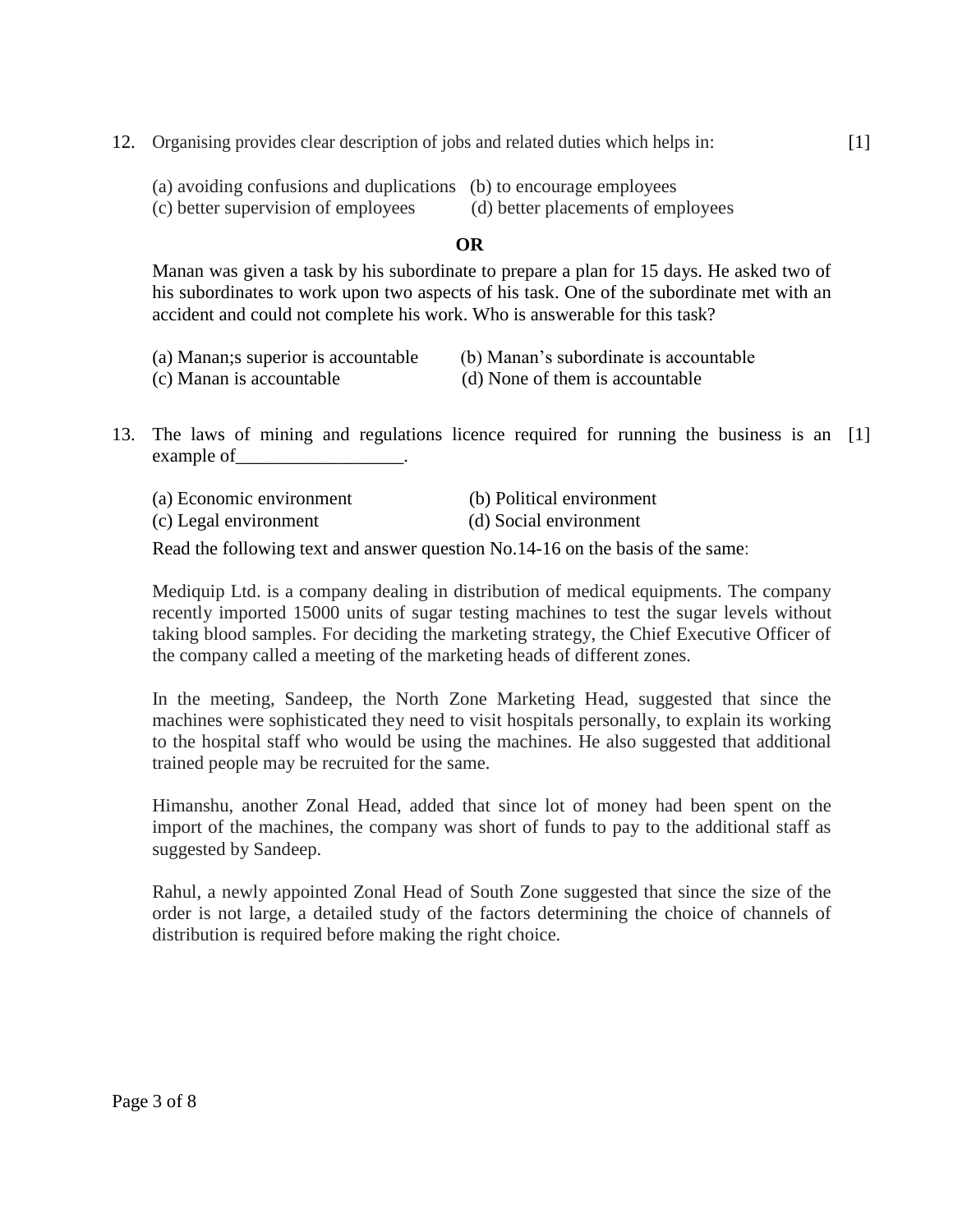|     | (a) Manufacturer ------Customer                                               |                                                                                             |                   |
|-----|-------------------------------------------------------------------------------|---------------------------------------------------------------------------------------------|-------------------|
|     | (b) Manufacturer ----- Retailer ---- Customer                                 |                                                                                             |                   |
|     | (c) Manufacturer ----- Wholesaler ----- Retialer ----- Customer               |                                                                                             |                   |
|     | (d) Manufacturer ----- Agent ----- Wholesaler ----- Retailer ----- Customer   |                                                                                             |                   |
| 15. | sales promotion technique is used for increasing the sales of these machines. |                                                                                             | $\lceil 1 \rceil$ |
|     | (a) Advertising                                                               | (b) Sales Promotion                                                                         |                   |
|     | (c) Personal Selling                                                          | (d) Rebate                                                                                  |                   |
|     |                                                                               |                                                                                             |                   |
| 16. |                                                                               | Identify the factor influencing the choice of channels of distribution mentioned in the [1] |                   |
|     | above case:                                                                   |                                                                                             |                   |
|     |                                                                               |                                                                                             |                   |
|     | (a) Needs and wants realted factors                                           | (b) Create a market offering                                                                |                   |
|     | (c) Press relation factors                                                    | (d) Product related factors                                                                 |                   |
| 17. | Match the following with suitable feature of business environment.            |                                                                                             | [1]               |
|     |                                                                               |                                                                                             |                   |
|     | Specific force<br>(1)                                                         | (a) Dynamic nature                                                                          |                   |
|     |                                                                               |                                                                                             |                   |

[1]

[1]

14. The distribution channel mentioned in the above case is \_\_\_\_\_\_\_\_\_\_\_\_.

| (i) Specific force                | (a) Dynamic nature                            |
|-----------------------------------|-----------------------------------------------|
| (ii) Shift in consumer preference | (b) Uncertainity<br>(c) Inverstors, customers |

18. Controlling evaluates whether the \_\_\_\_\_\_\_\_ cause of action is followed or not. [1]

| (a) relationship | (b) atmosphere |
|------------------|----------------|
| (c) performance  | (d) desired    |

## 19. Which of the following is the example of social environment?

| (a) money supply in the economy. | (b) consumer protection act    |
|----------------------------------|--------------------------------|
| (c) constitution of the country  | (d) composition of the family. |

20. Grading of products is the important fucntion performed by packaging. State giving [1]reasons whether the statement is true or false.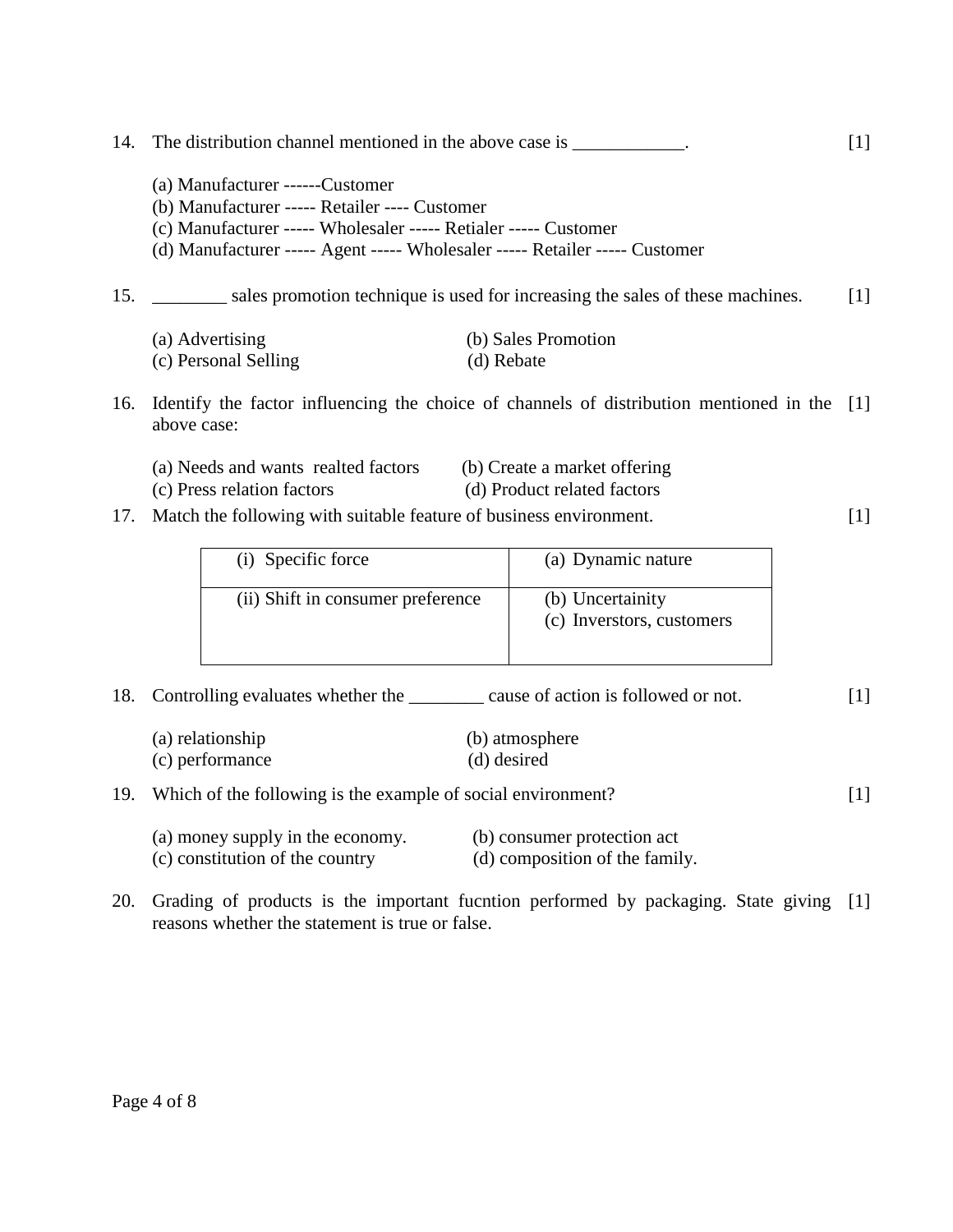- 21. Lamcy Ltd. is facing a lot of problem these days. It manufactures electronic goods like [3] washing machines, microwave ovens, refrigerators and air – conditioners. The company's manager are under pressure and the profits and market share are declining. The production department blames marketing department for not meeting sales targets and marketing department blames production department for producing goods, which are not of good quality to meet customer's expectations. The finance department blames both production and marketing department for decling return on investment and bad marketing.
	- (a) Identify the feature of management which is lacking in the above case.
	- (b) State any two nature of the concept identified in (a).
- 22. Discuss the Setting of standard and Anaylsing deviations in the process of controlling in [3] detail.

#### **OR**

"Controlling is an indispensable function of management.' In the light of the given statement disucss any three importance of controlling in detail.

- 23. Naiman is working under the guidance of Haroon, a carpenter, for the last three years to [3] learn the different skills of this job. Name and explain the method or training Naiman is undergoing.
- 24. All commercial banks have to maintain a minimum cash banlance which is known as Cash [3] Reserve Ratio. Amount of fund available with commercial banks to be given as loans increases or decreases whenever RBI changes the CRR. In order to maintain the CRR all banks borrow from each other on which interest rate is also paid by the banks.
	- (a) Which money market instrument is discussed above?
	- (b) If interest rate given above rises, then what will happen to other sources of finance such as commercial paper and certificates of deposit?

## **OR**

'To promote orderly and healthy growth of securities market and protection of investors, Securities and Exchange Board of India was set up.' With reference to this statement, explain the Developmental and Regulatory functions of SEBI.

25. Ganga Public School had a vacancy of a Math teacher. They were looking for a smart and [4]creative teacher having a drive for excellence. An advertisement was given in all leading dailies. Since the response was huge, the school examined all the application forms and rejected the candidates who did not have the necessary qualifications. Thereafter, a test was conducted to measure the existing skills of the candidates. After that, it was followed by a formal in depth conversation with the Principal of the school and a panel of Maths experts.

(a) Explain the steps that Ganga Public School in the process of identifying and chosing the best candidates.

(b) Give the name and the meaning of the test mentioned in the above case.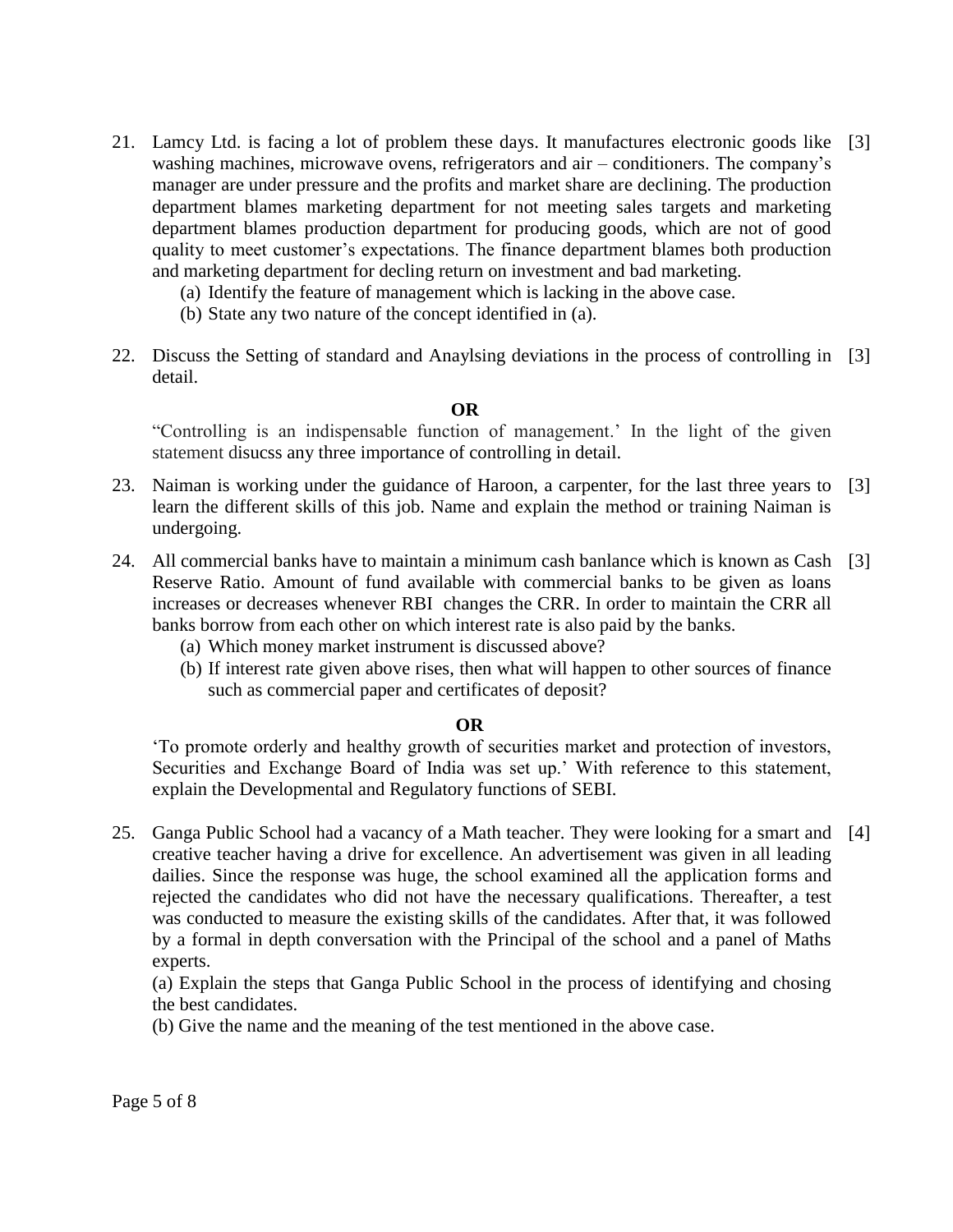- 26. Anand was working as a supervisor with 'Neel Purifier Ltd.' which was producing water [4] purifiers. The target of the company was to produce 200 water purifiers every day. His job was to make sure that work goes on smoothly and there was no interruption in production. To achieve this, he always gives workers and insits that they are obeyed. He believes that reward or punishment both can ne given depending upon the performance. Identify and describe the leadership style being adopted by Anand.
- 27. 'Determination of capital structure of a company is influenced by a number of factors.' Explain any 4 such factors. [4]

#### **OR**

Explain the meaning of Fixed Capital. Briefly explain any 3 factors affecting fixed capital requirement.

28. Babu is working as senior legal consultant in Motwal Ltd. and earning ` 2 lakh per month. Some additional facilities are also given by the company. His basic needs are best satisfied and job is on a permanent basis. The company also pays pension after the retirement. But still, inspite of all this, Babu is not satisfied with his life and feels that something is missing. He experiences roughness and dullness in life. According to Maslow's Need Heirarchy, which needs are satisfied and which needs are still to be satisfied? [4]

#### **OR**

Boman was regional Manager in ' Homely Products Ltd.' for the last eight years. On the retirement of the marketing manager, Boman applied for the same post because he was extremely ambitious and had dedicated all his energies to obtain the post of Marketing Manager. He was very much satisfied with the salary and other perquisites.

However, the top management decided to fill the position by selecting a better person from outside the company. Because of this Boman was heartbroken and his performance declined. When the new Marketing Manager joined, one of his major problems was how to motivate and inspire Boman to his former level of performance. Suggest any four non – financial benefits that the new marketing manager may use to motivate Boman.

29. Katrina printers purchased a printing machine from Salman Enterprise Ltd. worth [4]

` 50 lakhs. But after a month use, i.e; machine proved to be of very inferior quality. The purpose for which the machine was purchased was not solved and it adversely affected the quality of production. False claims were made by the company while selling about the performance of the machine. Now, Katrina Printers is planning to file a case against Salman Enterprise. As a legal expert, suggest and guide Katrina Printers where they can file the case and also explain in detail the other two redressal agencies of the government.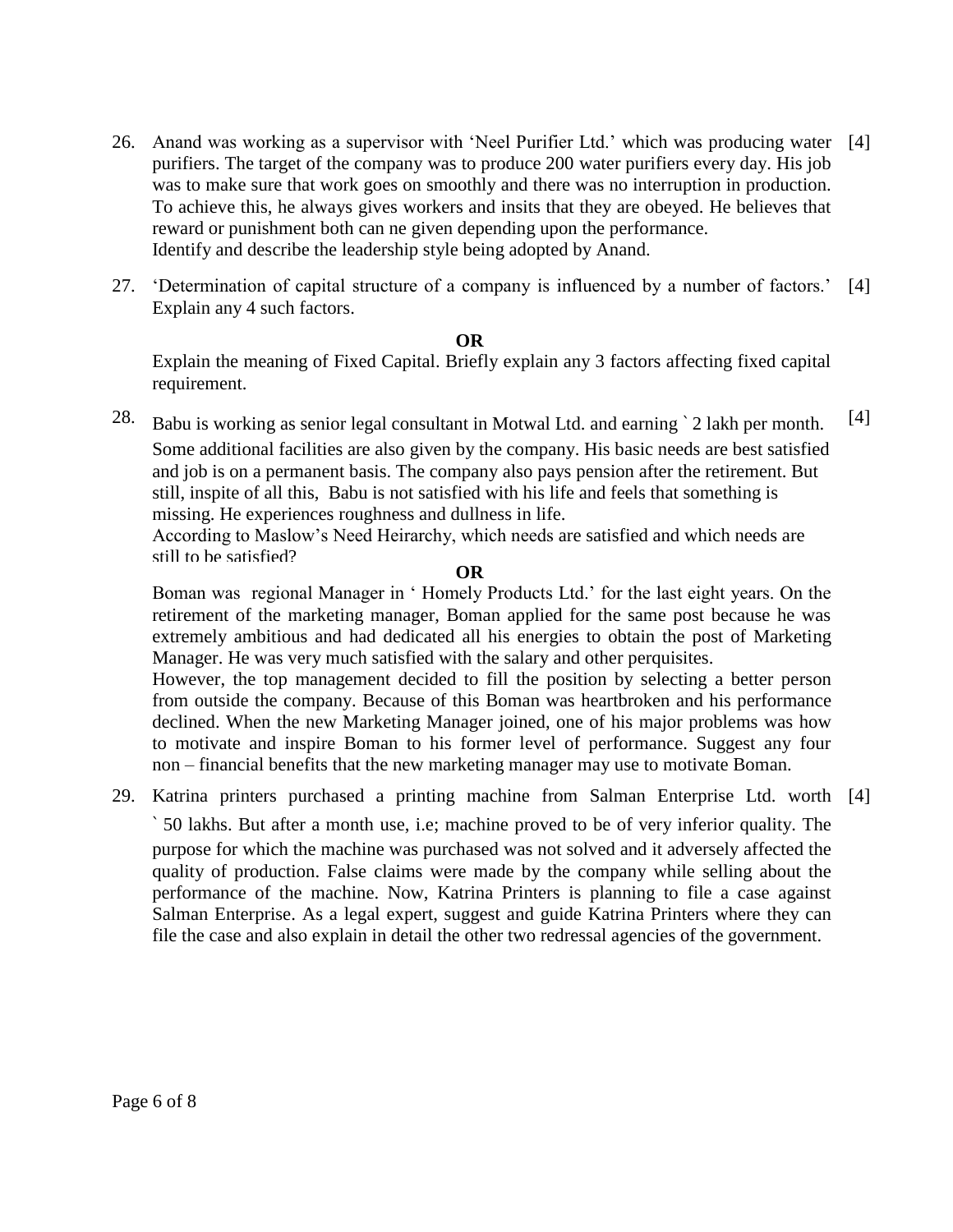- 30. ABCL Technologies is one of the leading information technology outsourcing service [4] providers in India. The company provides business consultancy and outsourcing services to its clients. Over the past five years, the company has been paying returns at high rate to its shareholders. However, this year, although the earnings of the company are high, its liquidity position is not so good. Moreover, the company plans to undertake new ventures in order to expand its business.
	- (a) Do you think company should go for new venture? Give reasons to support you answer.
	- (b) State any three reasons because of which you think ABCL Technologies has been paying the returns to its shareholders over the last five years.
- 31. The activities and employees in 'Elegance Pvt. Ltd.', a footwear manufacturing company, can be broadly grouped into five departments namely; production, purchase, marketing, accounts and personnel. Over the years the company has grown and expanded its operations manifolds. The company now intends to diversify into leather bags segment. So its management has decided to restructure its operations. They plan to create separate product divisions for each product line wherein the functioning of each division will be further divided into five departments namely; production, purchase, marketing, accounts and personnel. [6]

In context of the above case:

Suggest your ideas and views about the company's future organisational structures likely to be different from the existing one with its suitability.

32 'Beauty Products Ltd.' is a natural and ethical beauty brand famous for offering organic [6] beauty products for men and women. The company uses plant based materials for its product and is the No.1 beauty brand in the country. It not only satisfies its customers but also believes in overall protection of the planet.

Identify the marketing management philosophy being followed by 'Beauty Products Ltd.' Also explain any two philosphies of marketing management which are not mentioned in the above paragraph.

## **OR**

'Kamra' published a new book on marketing management. How would you determine the price of the book? Explain any four such factors in details.

- 33. Postage stamps have been unveiled to commemorate 140 years of existence of the [6]country's first stock exchange the Bombay Stock Exchange (BSE). The setting up of BSE is considered to be the greatest revolution that took place in the financial markets in India as it acts as a key driver for economic growth of a country. This is due to the fact that there exists a strong correlation between economic growth and capital accumulation. In the context of the above case:
	- 1. Identify the dimension of the business environment of India being referred here.
	- 2. State any explain any five factors which broadly affect the dimension of business

Page 7 of 8